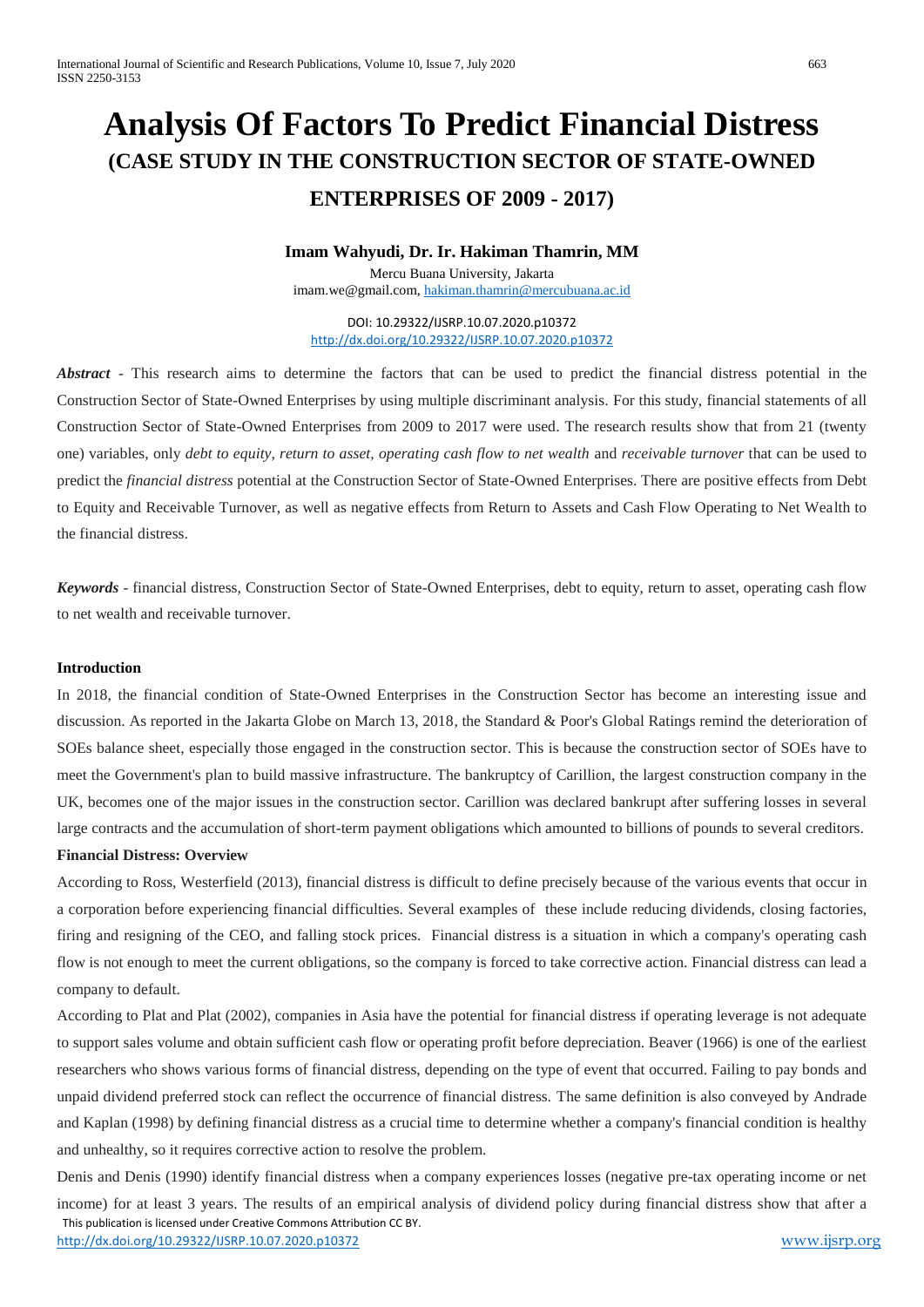International Journal of Scientific and Research Publications, Volume 10, Issue 7, July 2020 664 ISSN 2250-3153

company experiences financial distress, it will affect cash flow and the company is unable to pay dividends. Therefore, a rapid and aggressive reduction in dividends after a loss can be used to determine the financial distress situation.

Bankruptcy of companies in Indonesia is regulated in Law Number 37 of 2004 regarding Bankruptcy and Suspension of Debt Payment Obligations. Bankruptcy is general confiscation of all the bankruptcy Debtor's assets which are managed and authorized by the Curator under the surveillance of the Supervising Judge. A company can be declared bankrupt if it has two or more creditors and does not pay off at least one due date debts which are collectible, declared bankrupt by a court decision either at the company request or at the request of one or more of its creditors.

#### **Conceptual Framework**

There were 21 independent variables in this research in the form of financial ratios of SOEs Construction Sector in 2009 to 2017 that would be tested for the relevance and effect on the financial distress potential of SOEs Construction Sector as well as determining the discriminant function. Furthermore, the function would be used to describe the condition of SOEs Construction Sector in 2015 to 2017 whether there was a potential for financial distress or not.



#### **Other Research Review**

K. G. M. Nanayakkara and A. A. Azeez (2015) examined companies listed on the Colombo Stock Exchange from 2002 to 2011 covering 20 industrial sectors and 246 companies. The research aims to develop a better financial distress prediction model for Sri Lanka companies using Altman Z-score. The research concludes that the model built consisting of earnings before interest and taxes (EBIT) compared to interest expense, operating cash flow to total debt, retained earnings to total assets, and company size can be used to measure the company's financial distress prediction in Sri Lanka by 85.8% up to 91%.

Mahdi Salehi, Bizhan Abedini (2009) examined the ability of financial ratios in predicting financial distress in companies listed on Tehran Stock Exchange. The results show that accounting data can be used to predict financial distress. Even the occurrence of financial distress can be predicted in the previous 3 (three) years.

Pham Vo Ninh Binh (2017) conducted a financial distress and bankruptcy prediction research on 800 companies listed on Vietnam Stock Exchange from 2003 to 2016. The research concludes that the higher the liquidity, asset productivity, solvency, and the ability of assets to produce sales, the lower the possibility of financial distress.

Chan Kok Thim et al. (2011) in a research on the factors affecting financial distress in public companies on Malaysia Stock Exchange in 2005 – 2009, they concluded that company size has a significant impact and a positive relationship with financial distress. Interest coverage ratio also has a positive relationship with financial distress, while operating profit growth has a negative relationship with financial distress.

#### **Research Objective**

This research aims to analyze and test the variables affecting financial distress in the SOEs Construction Sector. In addition, this research is also expected to provide a description of SOEs Construction Sector condition, whether it has the potential to experience financial distress or it has a healthy financial performance. The research results are expected to contribute to the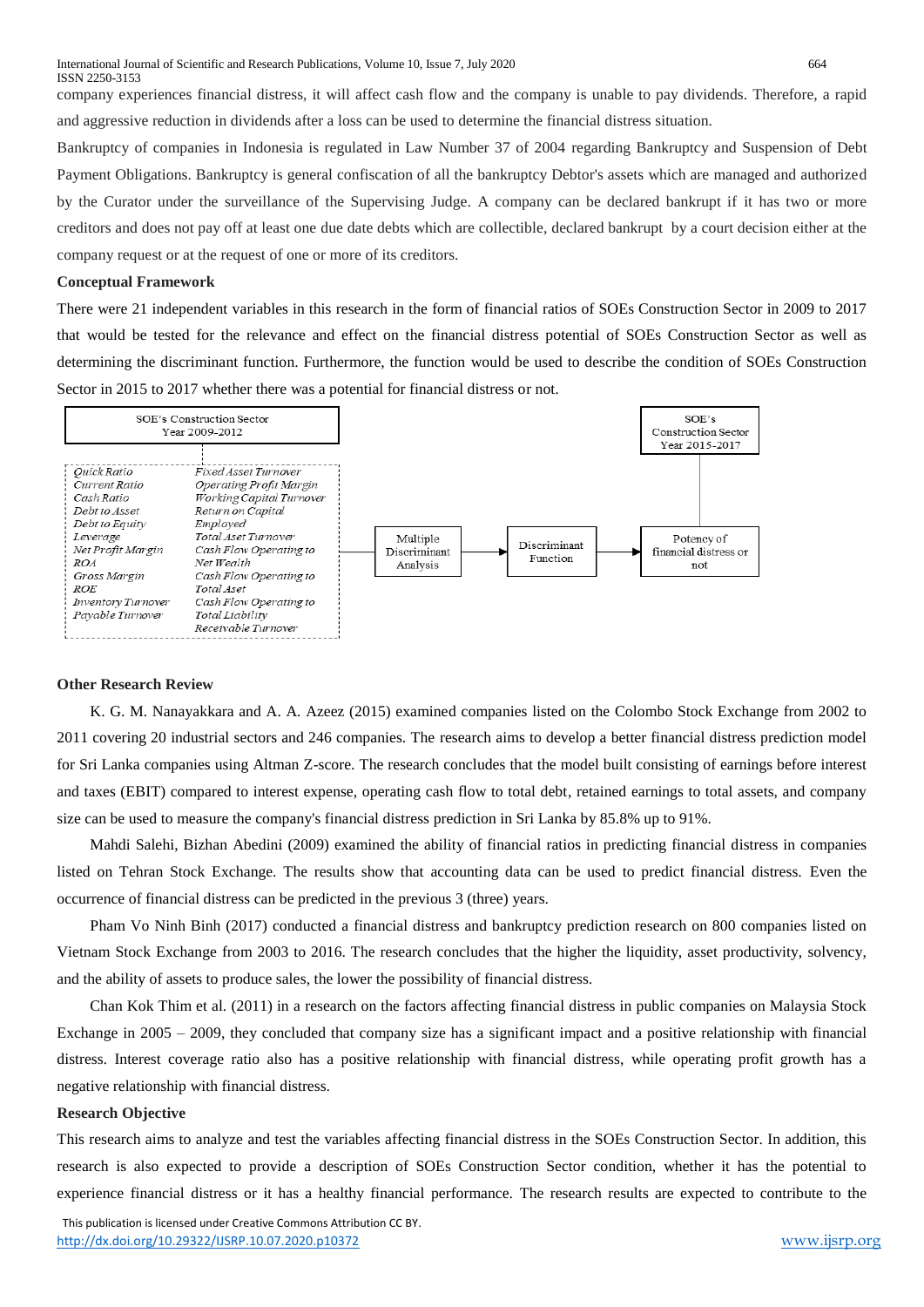development of models to predict financial distress conditions, especially in the SOEs Construction Sector. For shareholders and creditors, the research results are expected to be useful as an early warning system and for monitoring the performance of SOEs, especially in the construction sector.

#### **Research Hypothesis**

The hypothesis in this research is all the independent variable : Quick Ratio, Current Ratio, Cash Ratio, Debt to Asset, Debt to Equity, Leverage, ROA, ROE, Net Profit Margin, Operating Profit Margin, Gross Margin, Return on Capital Employed, Cash Flow Operating to Net Wealth, Cash Flow Operating to Total Asset, Cash Flow Operating to Total Liability, Receivable Turnover, Working Capital Turnover, Fixed Asset Turnover, Total Asset Turnover, Payable Turnover, and Inventory Turnover affect financial distress in the SOEs Construction Sector.

#### **Research Method and Data**

In this research, the dependent variable is the financial distress condition in SOEs in the Construction Sector, which is defined as financial difficulties experienced, so it must be restructured and/or bankruptcy suits by creditors. PT (Persero) Nindya Karya restructuring was performed since 2011, while, PT (Persero) Waskita Karya was restructured at the end of 2009. PT (Persero) Istaka Karya was originally to be restructured, however, prior to the restructuring, PT (Persero) Istaka Karya was sued for bankruptcy by its creditors, but in the end, the creditors and PT (Persero) Istaka Karya agreed to enter into a peace agreement in 2012.

This research use 21 (twenty one) financial ratios as independent variables, using multiple discriminate analysis*.* Financial statements in the SOEs Construction Sector are collected from Directorate Separated Asset and website of the company, since 2009 to 2017 from all SOEs construction sector, namely PT Hutama Karya (Persero), PT Pembangunan Perumahan Tbk, PT Waskita Karya Tbk., PT Wijaya Karya Tbk., PT Adhi Karya Tbk., PT Brantas Abhipraya (Persero), PT Nindya Karya (Persero), PT Amarta Karya (Persero), Perum Perumnas, and PT Istaka Karya (Persero). The independent variable included Quick Ratio, Current Ratio, Cash Ratio, Debt to Asset, Debt to Equity, Leverage, ROA, ROE, Net Profit Margin, Operating Profit, Gross Margin, Return on Capital Employed, Cash Flow Operating to Net Wealth, Cash Flow Operating to Total Asset, Cash Flow Operating to Total Liability, Receivable Turnover, Working Capital Turnover, Fixed Asset Turnover, Total Asset Turnover, Payable Turnover, and Inventory Turnover.

#### **Results and Discussions**

#### **Assumption Test**

From the discriminant assumption test stage, only 7 (seven) variables were included in the discriminant model with significant values less than 0.05 respectively, while the variable of Quick Ratio, Current Ratio, Cash Ratio, Return on Equity, Return on Capital Employee, Net Profit Margin, Operating Profit Margin, Cash Flow Operating to Total Assets, Cash Flow Operating to Total Liability, Working Capital Turnover, Fixed Asset Turnover, Total Asset Turnover, Payable Turnover, and Inventory Turnover could not be included in discriminant model, because those had a Sig value more than 0.05.

Discriminant analysis has the assumption that there are no multicollinearity or a correlation between independent variables which makes it difficult to exert individual effects. According to Ghozali (2016) and Hair Jr. et al. (2007), a figure of 0.9 or more indicates a high correlation. Correlation test results between variables show that some variables have a high correlation. However, 4 variables including Debt to Equity, Return on Assets, Cash Flow Operating to Net Wealth and Receivable Turnover indicate a correlation value less than 0.9.

To determine which variables in the discriminant function, it is necessary to conduct the stepwise analysis method by entering variables one by one into the discriminant model, which allows one or more independent variables to be removed from the model, depending on the significant level of results to be obtained from the test results. Four variables were included in the discriminant model. This stage was performed by looking at the significance value, in which the acceptable significant value and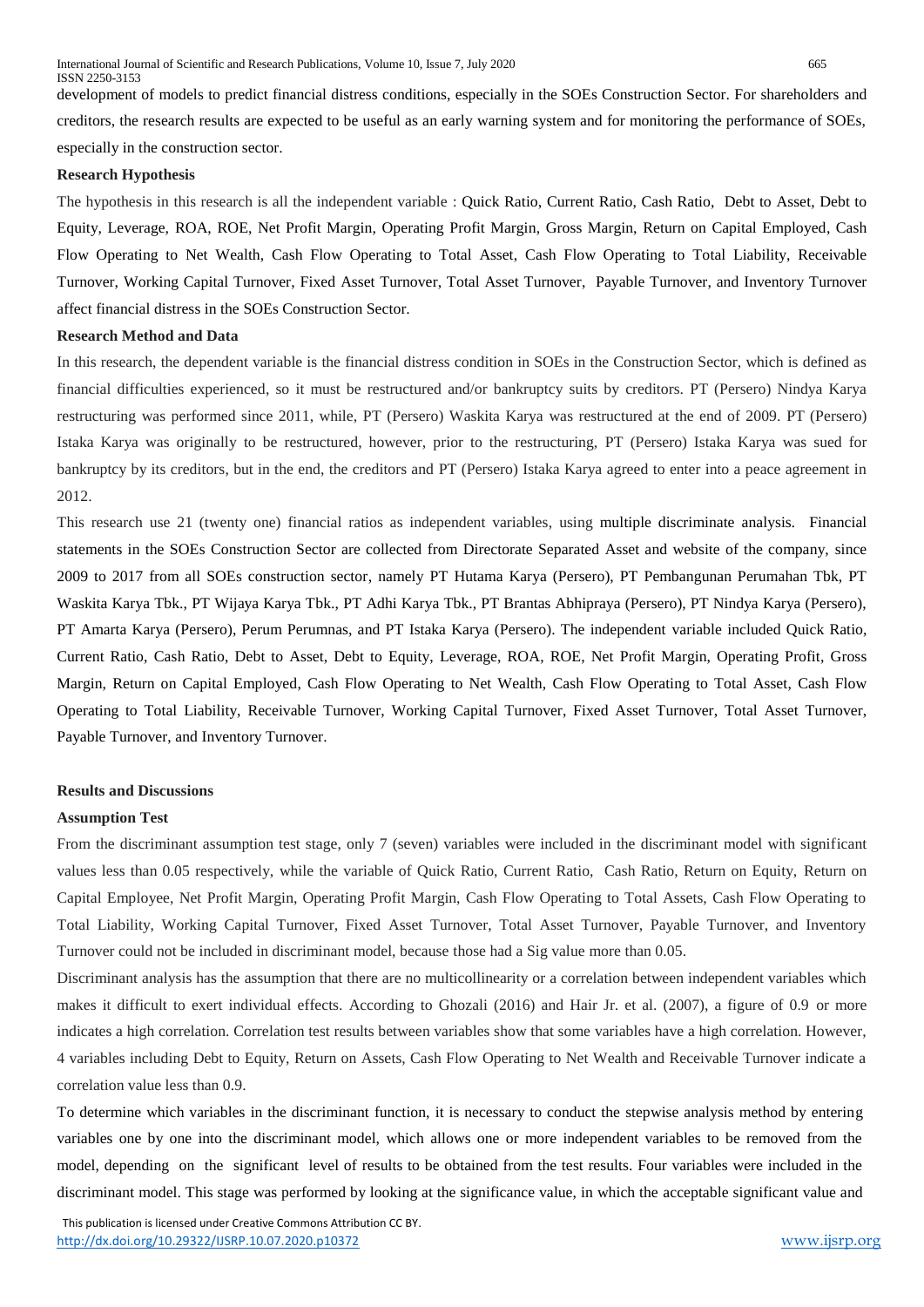the variables to be included in the discriminant function had the significant value of <0.05. Cash Ratio, Debt to Asset, and Gross Margin had significant values more than 0.05 so they were not included in the discriminant function.

# **Estimation of Discriminant Function Coefficient**

The discriminant function in this reasearch can be written in the following form:

 $Z = -2.782 + 0.168$  Debt to Equity – 0.048 ROA – 0.012 Cash Flow Operating to Net Wealth + 0.295 Receivable Turnover

To determine the cut-off of financial distress grouping methods or not financial distress can be calculated by the following formula:

$$
Z = \frac{Na.Zb + Nb.Za}{Na + Nb}
$$
 - Z = critical numbers, function as cut-off score  
- Na and Nb = Number of samples from group 1, and 2, in this case financial distress and not financial distress.

- Za and  $Zb =$  centroid numbers in group 1 and 2.

Centroid numbers of non-financial distress company are -0.806 and centroid numbers of financial distress company are 3.762. The cut-off classification can be calculated as follows:

$$
Z = \frac{Na.Zb + Nb.Za}{Na + Nb} = \frac{28. (3.762) + 6. (-0.806)}{28 + 6} = \frac{100.50}{34} = 2.95
$$

The calculation above shows the result of Z/cut-off by 2.95. So, if the Z score > 2.95, then it is classified as the financial distress group, and if the Z score <2.95 then it is classified as the non-financial distress group.

Canonical Discriminant Function Coefficient Test results show the correlation obtained by 0.874, which is then used as the coefficient of determination (R squared) to see how much the diversity of the dependent variable that can be explained by the independent variable. The value of R squared was  $0.874 \text{ }^{\circ}$  2 = 0.7632, which showed that the independent variable was able to explain 76.32% of the dependent variable, while 23.68% was explained by other independent variables outside the model.

## **Debt to Equity**

Debt to equity shows how a company finance their business, basically in two ways : equity and debt. Instead of equity, companies often use debt to expand their business. But, higher amount of debt could increase company risk. This ratio also can be used to measure the level of company solvency, which is the ability of a company to pay the company's obligations. From the discriminant function above, coefficient of debt to equity is positive 0.168. It means that every increase of one unit value of the debt to equity variable then increases the discriminant score by 0.168. Higher debt to equity indicates lower ability of the company to pay all of its debt or loans and higher risk. Positive number shows every increase in debt to equity will increase potency of financial distress.

# **ROA**

ROA shows the percentage of net profits obtained by the company compared to all assets owned. ROA also shows all stakeholder (director, shareholder, creditor) the profitability ot the company and how efficient a company using its assets to generate earnings or income. Coefficient of ROA is negative 0.048, which is means every increase of one unit value of ROA variable value reduces the discriminant score by 0.048. Negative number shows that every increase in ROA will reduce potency of financial distress.

## **Cash Flow Operating to Net Wealth**

Operational cash flow is cash flow related to the company's operational activities, such as customer cash receipts, account receivable income, debt payments, employee salaries, interest income, tax payments, and other receipts/expenses related to operational activities. Coefficient of Cash Flow Operating to Net Wealth is negative 0.012, which is means every increase in one unit value of the Cash Flow Operating to Net Wealth variable reduces the discriminant score by -0.012 and higher Cash Flow Operating to Net Wealth means lower potency of financial distress.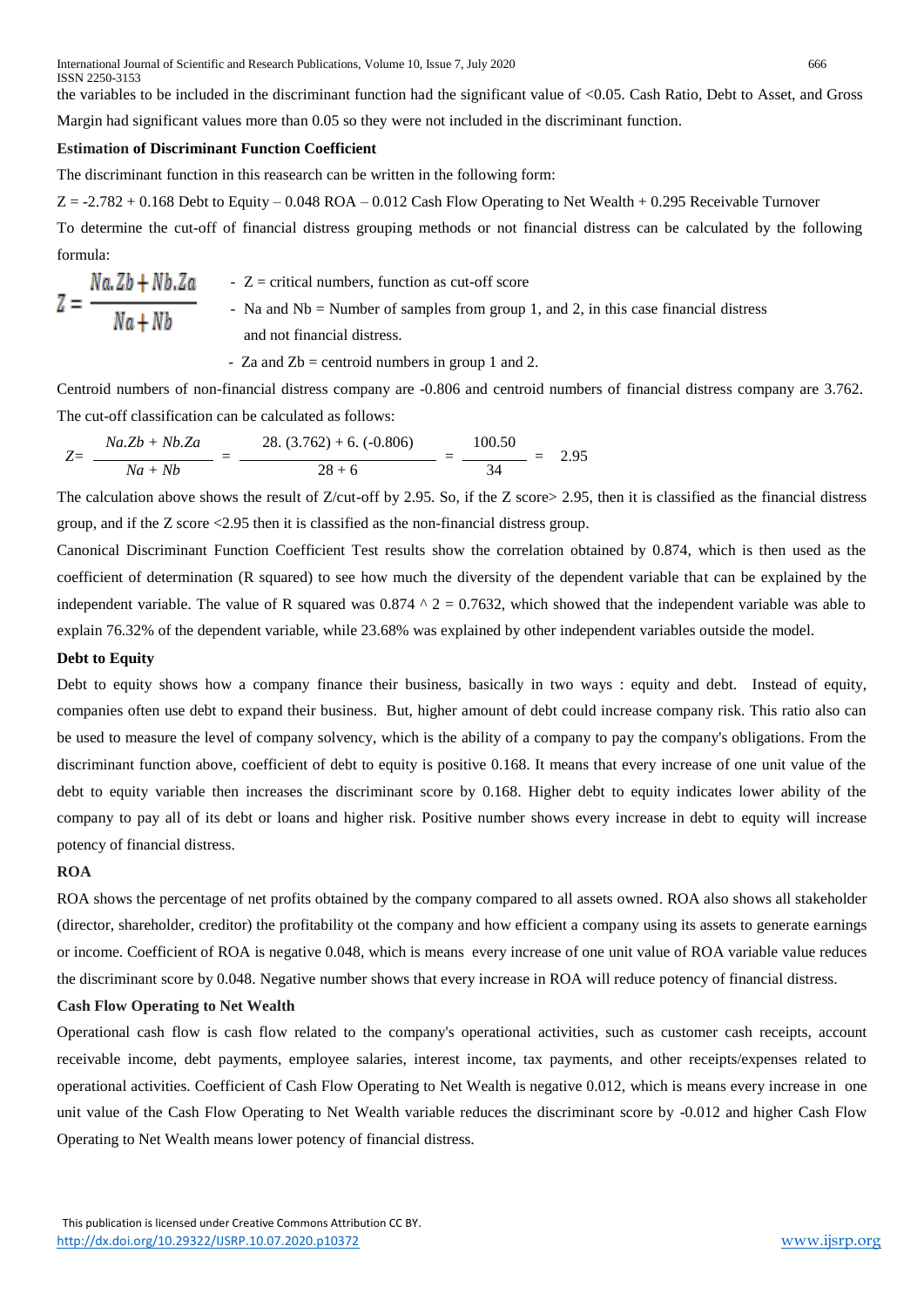Receivable Turnover shows the frequency of a company collecting its receivables in a given year. This ratio is obtained based on the relationship of receivable and sales. Coefficient of Receivable Turnover is negative 0.295, which is means every increase one unit value of the Receivable Turnover increases the discriminant score by 0.295. Negative number shows that every increase in Receivable Turnover will reduce potency of financial distress.

#### **Significance of the Discriminant Function Coefficient**

Receivable Turnover, Debt to Equity, ROA, and Cash Flow Operating to Net Wealth have a significant effect simultaneously on financial distress, both in the category of "financial distress" or "non-financial distress" with Wilk's lambda value obtained for the four variables of 0.237, chi-square 43.212 with a significant number of 0.000 ( $\langle 0.05$ ), meaning that there are simultaneously significant effects of these variables on financial distress.

Structure Matrix coefficient from variable Receivable Turnover, Debt to Equity, ROA, and Cash Flow Operating to Net Wealth sequently 0.890, -0.818, -0.421, and 0.818. Structure Matrix shows the importance relatively from each independent variable in distinguishing between financial distress and non-financial distress companies. From the output shows that Debt to Equity has the highest effect to the dependent variable with score 0.890 or 89.0 %, then followed by ROA, Receivable Turnover, Cash Flow to Operating to Net Wealth.

#### **Conclusion**

Based on the discussion results, it can be concluded as follows:

- 1. There are positive effects from Debt to Equity and Receivable Turnover, as well as negative effects from Return to Assets and Cash Flow Operating to Net Wealth to the occurrence of financial distress in the SOEs Construction Sector.
- 2. This discriminant function can be written as  $Z = -2.782 + 0.168$  Debt to Equity 0.048 ROA 0.012 Cash Flow Operating to Net Wealth + 0.295 Receivable Turnover. From the calculation, the cut-off is 2.95. So, if the Z score> 2.95, then it is classified into financial distress group, and if the Z score <2.95 then it is classified into non-financial distress group.
- 3. Based on the results of research on the discriminant function and financial statements in 2015-2017, the financial condition of SOEs Construction Sector in general is still relatively good. However, increasing Debt to Equity and Receivable Turnover which can increase the potential for experiencing financial distress.

#### **Suggestion**

For further research, it is necessary to expand the research time span to include financial ratios in 2008 and the previous years, bearing in mind that the conditions of SOEs Construction Sector also experience financial distress in previous few years. In addition, this research only applies 21 financial ratios as independent variables. Therefore, future research needs to increase the number of financial ratios.

From the managerial aspect, the SOEs Construction Sector stakeholders, especially shareholders and creditors need to be careful with a significant increase in debt, given that debt to equity has a positive effect on financial distress. This means that the greater the Debt to Equity, it will increase the potential for financial distress. The large financing needs to complete infrastructure projects must take into account the profitability of the project and the company's cash flow. Beside Debt to Equity, SOEs Construction Sector stakeholders also should concern with Receivable Turnover, which also positive effect. Hence, management should manage its receivable more prudent.